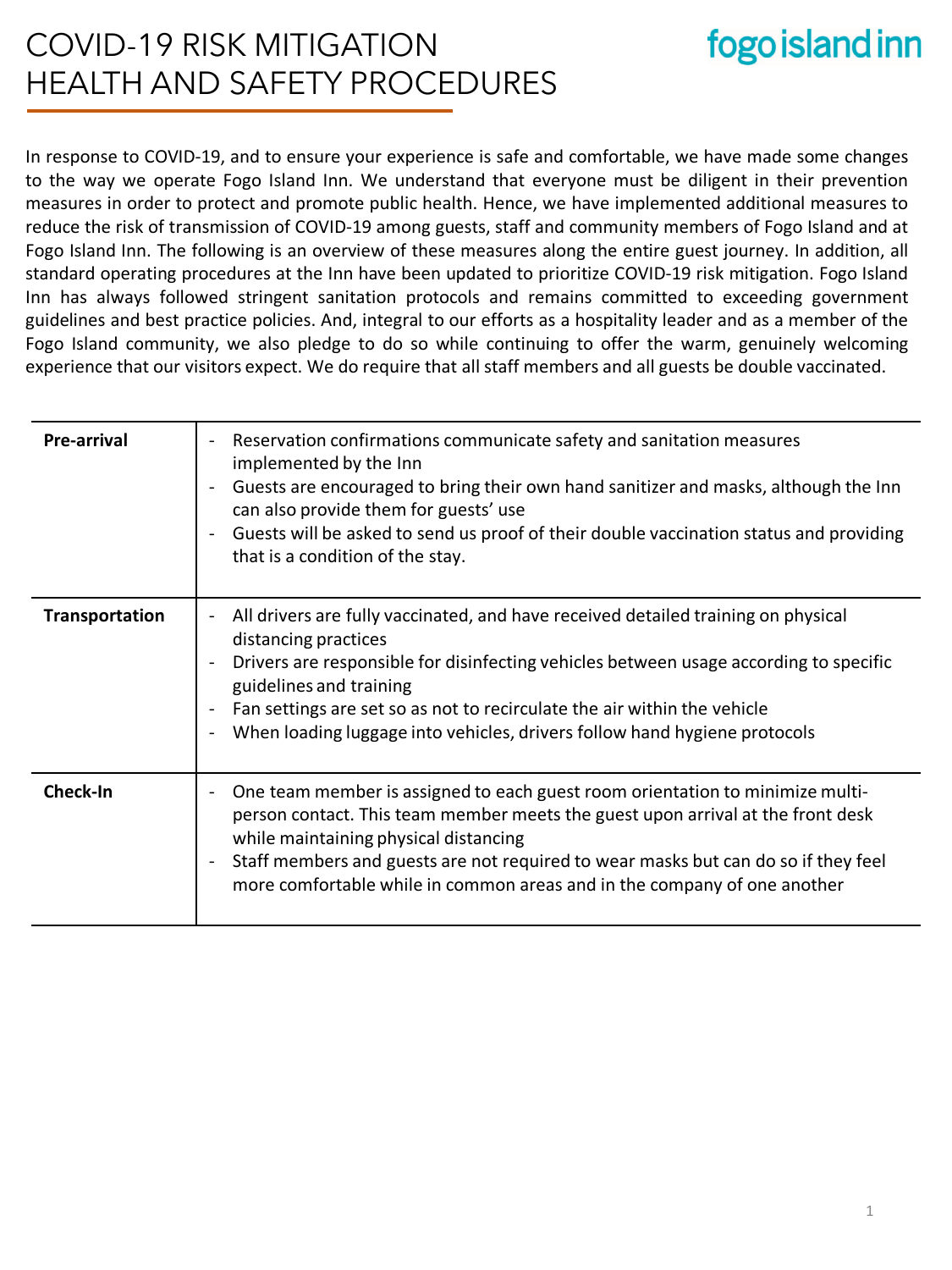### COVID-19 RISK MITIGATION HEALTH AND SAFETY PROCEDURES

# fogo island inn

| <b>Shared Spaces</b>                                                                                                                                                     | Only guests and staff have access to the Inn's common areas<br>Until further notice, there are no public tours, or daytime visitors permitted at the inn<br>Rigorous and frequent sanitizing of multi-touch surfaces is being carried out at<br>frequent intervals in all common areas, with a special focus on elevator buttons,<br>handrails, door handles, furniture, tables, shelves, etc<br>Hand sanitizer stations are available in all common spaces of the Inn, using a hand<br>sanitizer that meets or exceeds government guidelines |
|--------------------------------------------------------------------------------------------------------------------------------------------------------------------------|-----------------------------------------------------------------------------------------------------------------------------------------------------------------------------------------------------------------------------------------------------------------------------------------------------------------------------------------------------------------------------------------------------------------------------------------------------------------------------------------------------------------------------------------------|
| <b>Guest Rooms</b>                                                                                                                                                       | Rooms are cleaned every day unless guests prefer to not have housekeeping services<br>during their stay<br>Housekeepers only enter rooms at service times when the room is not occupied<br>All cleaning products used are anti-viral and bactericidal; all products exceed public<br>health thresholds for efficacy                                                                                                                                                                                                                           |
| Dining*<br>* A comprehensive set<br>of standard operating<br>procedures (SOPs) has<br>been adopted in light of<br>Covid-19. These<br>represent a high-level<br>overview. | Buffet dining is not offered<br>In-room dining is offered<br>Dining furniture is being disinfected between meal seatings                                                                                                                                                                                                                                                                                                                                                                                                                      |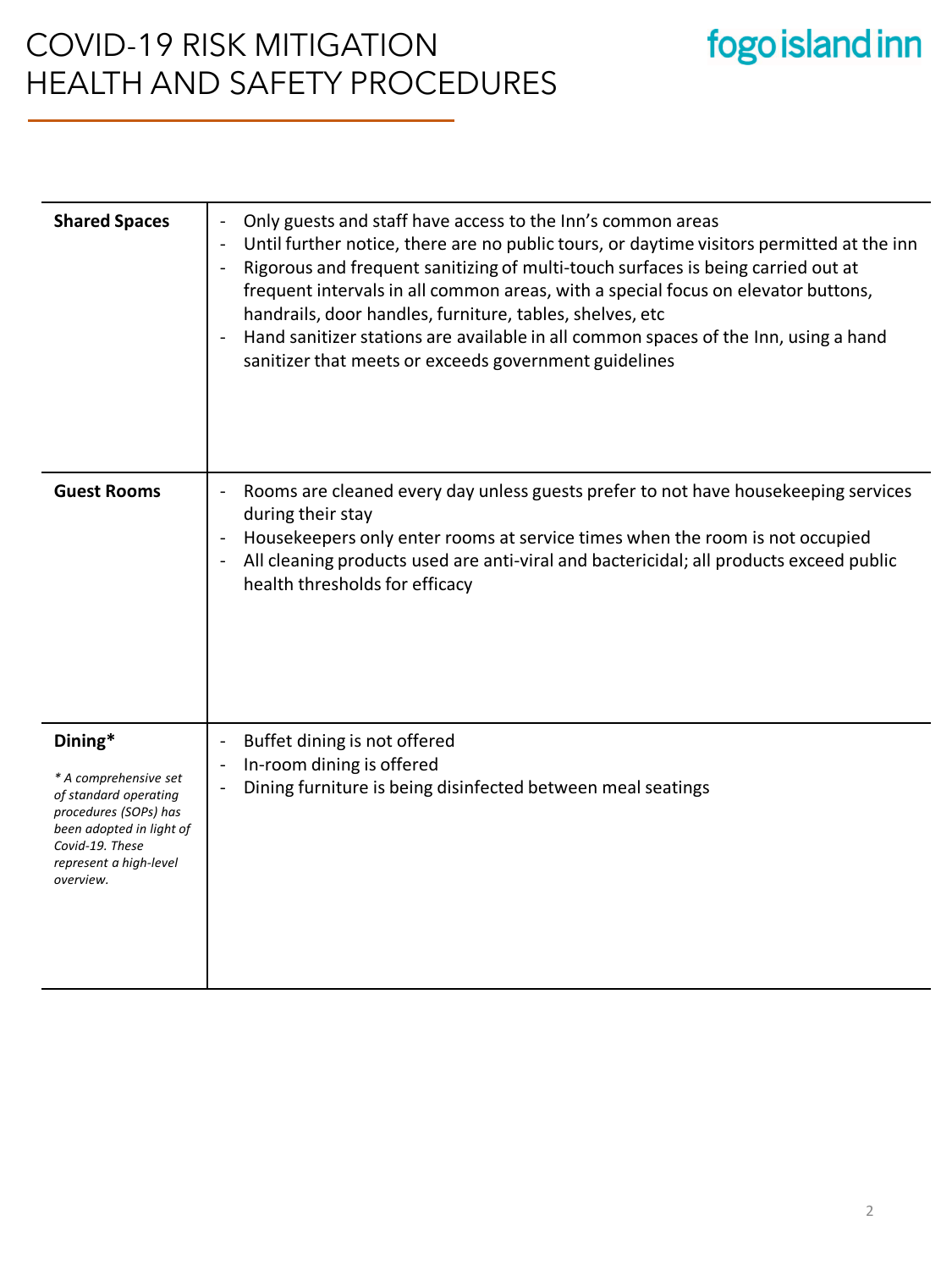#### COVID-19 RISK MITIGATION HEALTH AND SAFETY PROCEDURES

#### **Kitchen\*** *\* A comprehensive set of standard operating procedures (SOPs) have been adopted in light of Covid-19. These represent a high-level overview.* Rigorous cleaning measures have been adopted for guest and staff safety - As in all departments, hand hygiene procedures have been increased, and team members follow timed hand washing requirements with appropriate soaps - Physical distancing is being maintained where possible in back-of-house service areas **Sauna & Hot Tubs**  - Guests are able to sign up at the front desk for a timeslot to use the sauna/hot tubs privately. - A 15-minute interval will be allotted for cleaning between guests' uses of the sauna **Laundry - Linens, towels, laundry are washed in accordance with guidelines** - Housekeepers wear appropriate PPE when handling laundry - Housekeeping staff follow standard operating procedures (SOPs) for laundry which are informed by federally endorsed guidelines **Guest Activities** | - All guest activities are facilitated in observance of provincial guidelines - Experiences offered are focused on exploring nature and the outdoors as much as possible so as to minimize person-to-person contact The Inn will ensure guests are briefed on specific access regulations, if they exist, for local businesses and museums that guests may visit

fogo island inn